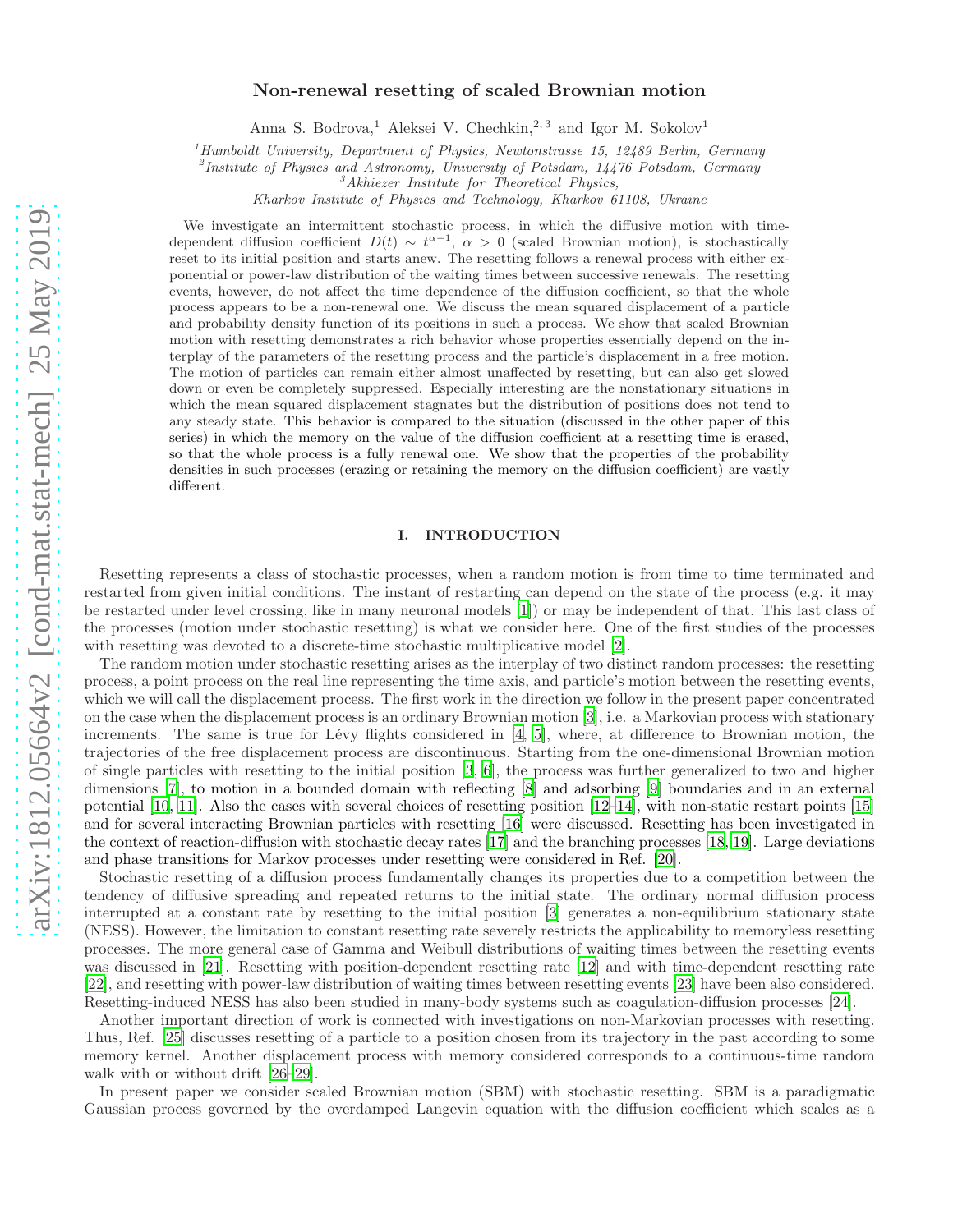power law in time,

$$
\frac{dx(t)}{dt} = \sqrt{2D(t)}\eta(t),\tag{1}
$$

where  $D(t) \simeq t^{\alpha-1}$  with  $\alpha > 0$ . Here  $\eta(t)$  represents white Gaussian noise with zero mean  $\langle \eta(t) \rangle = 0$  and covariance  $\langle \eta(t_1)\eta(t_2)\rangle = \delta(t_1-t_2)$ . Setting

$$
D(t) = \alpha K_{\alpha} t^{\alpha - 1},\tag{2}
$$

one gets the mean squared displacement (MSD)

<span id="page-1-0"></span>
$$
\langle x^2(t) \rangle = 2K_\alpha t^\alpha. \tag{3}
$$

For  $0 < \alpha < 1$  the motion is subdiffusive, and for  $\alpha > 1$  one speaks about superdiffusion [\[30](#page-14-18)[–37\]](#page-14-19). The case  $\alpha = 2$ corresponds to ballistic spread, and cases with  $\alpha > 2$  are termed superballistic or hyperdiffusive. In the limiting case  $\alpha = 0$  the diffusion process is ultraslow with logarithmic time dependence of the MSD [\[38\]](#page-14-20). We note that the underdamped Langevin equation with time-dependent diffusion coefficient has been studied in [\[39](#page-14-21), [40\]](#page-14-22).

The SBM as a model for anomalous diffusion was first introduced by Batchelor to model turbulent dispersion [\[41\]](#page-14-23), where the particles' spread is described by the Richardson's law [\[42](#page-14-24)] with the exponent  $\alpha = 3$ . Interestingly enough, the alternative models were the Lévy flights (introduced long before the name was coined), see Sec. 24.4 of Ref. [\[43\]](#page-14-25), and Lévy walks  $[44]$ .

SBM was used to describe fluorescence recovery after photo-bleaching in various settings [\[45\]](#page-14-27), as well as anomalous diffusion in various biophysical contexts including brain matter [\[46](#page-14-28), [47](#page-14-29)]. Time-dependent diffusion coefficient may be observed in systems with time-dependent temperature, such as melting snow [\[48,](#page-14-30) [49](#page-14-31)] or free cooling granular gases [\[50](#page-14-32)[–52\]](#page-14-33). Granular gas of viscoelastic particles represents an illuminating example of a many-particle system where the self-diffusion follows subdiffusive SBM with  $\alpha = 1/6$ ; for a granular gas of particles colliding with constant restitution coefficient SBM with  $\alpha = 0$  has been observed [\[53](#page-14-34)].

The very term SBM was introduced in Ref.[\[54\]](#page-14-35), where the authors compare the properties of SBM and fractional Brownian motion (FBM). Both processes are Gaussian random processes with the same single-time probability density functions, but are intrinsically different in many other respects. Thus, the SBM is a Markovian process with nonstationary increments, whereas the FBM is non-Markovian, but possesses stationary increments. (which always show regimes, see [\[54](#page-14-35)]. Both these In contrast to FBM, the SBM exhibits discordance between its ensemble and time averaged MSDs, which is the sign of ergodicity breaking [\[30\]](#page-14-18). The non-ergodicity of SBM does not however go hand in hand with strong difference between its different realizations: its heterogeneity (ergodicity breaking) parameter tends to zero for long trajectories [\[55\]](#page-14-36).

In the subdiffusive case the SBM can be considered as a mean-field approximation for the CTRW model [\[56\]](#page-14-37) with a power-law waiting time probability density function, which also has non-stationary increments. However, in SBM this non-stationarity is modeled via the explicit time dependence of the diffusion coefficient, while the CTRW, being of the renewal class, lacks explicit time dependences of its parameters. On the other hand, SBM is a Markovian process, while CTRW is a non-Markovian (semi-Markovian) one. Nevertheless, aging properties of both processes are very similar.

Therefore, just like in CTRW, two situations can be discussed: the dynamics of the underlying process is rejuvenated after resetting, or is not influenced by the resetting of the coordinate. In CTRW the first assumption would mean that a new waiting period starts immediately after the resetting event, see [\[28](#page-14-38)] for the discussion of the corresponding physical assumptions. In the second situation the waiting period started before the resetting event is not interrupted by the resetting. Ref. [\[28\]](#page-14-38) concentrated on the first situation, corresponding to the renewal property of the whole process.

In the SBM the first assumption corresponds to the situation when the diffusion coefficient also resets to its initial value, while the second situation corresponds to the case when only the position of the particle is altered by the resetting events and the diffusion coefficient remains unaffected. The two situations are quite different in their behavior. In the present work we concentrate on the second, non-renewal, situation, while the first, fully renewal one, is considered in the other work of this series, Ref. [\[57\]](#page-14-39). We analytically derive MSD and PDF for the cases of exponential and power-law resetting, and compare our predictions with the results of numerical simulations.

We proceed as follows. In the next Section II we define the main quantities describing the behavior of the system with resetting and describe the details of numerical simulation. In Sections III and IV we give the analytic results for SBM with exponential and power-law resetting, correspondingly, and compare them with the numerical simulations. Finally, we give our conclusions in Section V.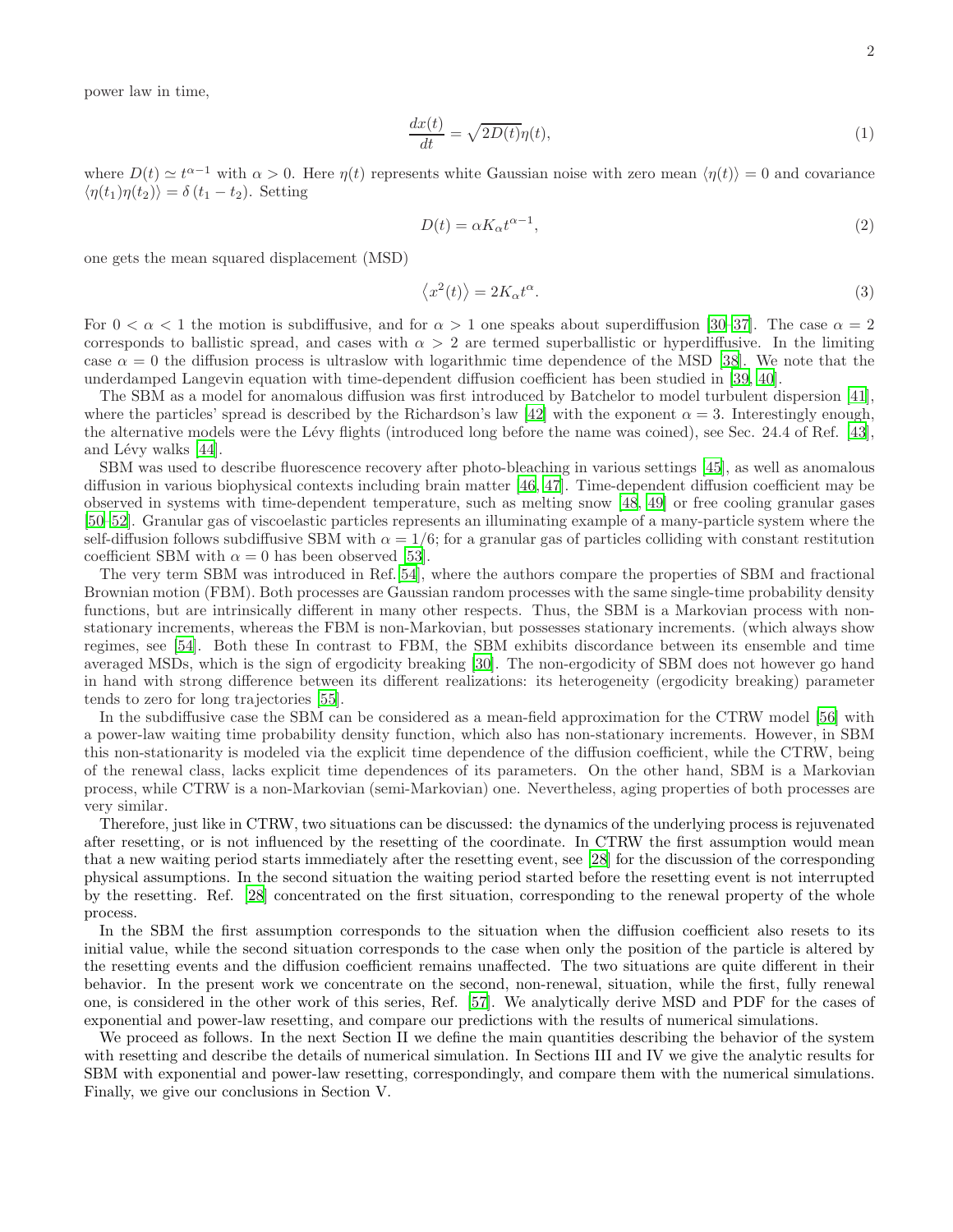## II. STOCHASTIC RESETTING

Let us consider the particle returning to the initial position  $x = 0$  at random times. We denote by  $\psi(t)$  the probability density function (PDF) of waiting times between two consecutive resetting events. In the present work we concentrate on the two cases: the first one is when this PDF is exponential (which corresponds to a Poissonian resetting process)  $\psi(t) \sim e^{-rt}$ , in the second one it follows a power law  $\psi(t) \sim t^{-1-\beta}$ . The survival probability  $\Psi(t)$ gives the probability that no resetting event occurs between  $0$  and  $t$ ,

<span id="page-2-1"></span>
$$
\Psi(t) = 1 - \int_{0}^{t} \psi(t')dt' = \int_{t}^{\infty} \psi(t')dt'.
$$
\n(4)

Sometimes, especially for the case of the power-law PDF, it is convenient to switch between the time and the Laplace domains. The Laplace transform of the resetting PDF is

$$
\tilde{\psi}(s) = \int_0^\infty \psi(t) \exp(-ts) dt.
$$
\n(5)

The Laplace transform of the survival probability can be expressed via  $\tilde{\psi}(s)$  as

<span id="page-2-5"></span>
$$
\tilde{\Psi}(s) = \frac{1 - \tilde{\psi}(s)}{s} \,. \tag{6}
$$

The probability density  $\psi_n(t)$  that the *n*-th resetting event happens at time t satisfies the renewal equation [\[31\]](#page-14-40)

$$
\psi_n(t) = \int_0^t \psi_{n-1}(t') \psi(t - t') dt', \tag{7}
$$

and the sum of all  $\psi_n(t)$  gives the rate of resetting events at time t:

$$
\kappa(t) = \sum_{n=1}^{\infty} \psi_n(t).
$$
 (8)

Its Laplace transform yields

<span id="page-2-4"></span>
$$
\tilde{\kappa}(s) = \sum_{n=1}^{\infty} \tilde{\psi}^n(s) = \frac{\tilde{\psi}(s)}{1 - \tilde{\psi}(s)}.
$$
\n(9)

The probability to find the particle at location  $x$  at time  $t$  (PDF) is

<span id="page-2-0"></span>
$$
p(x,t) = \Psi(t)p_0(x,t,0) + \int_0^t dt' \kappa(t')\Psi(t-t')p_0(x,t,t').
$$
\n(10)

Here the first term accounts for the realizations where no resetting took place up to the observation time t. The weight of such realizations in the ensemble of all realizations is given by  $\Psi(t)$ . The second term accounts for the case, when the last resetting event before the observation occurs at the time  $t'$  (the probability of which is  $\kappa(t')dt'$ ), no resetting occurs between  $t'$  and  $t$ , and the particle moves freely between these two instants of time. The first term may be safely neglected at long times  $t \to \infty$ , and the PDF of the particle's positions at such long times is

<span id="page-2-2"></span>
$$
p(x,t) \simeq \int_{0}^{t} dt' \kappa(t') \Psi(t-t') p_0(x,t,t'). \qquad (11)
$$

Between  $t'$  and  $t$  the particle performs free SBM with PDF given by

<span id="page-2-3"></span>
$$
p_0(x, t, t') = \sqrt{\frac{1}{4\pi K_\alpha \left(t^\alpha - t'^\alpha\right)}} \exp\left(-\frac{x^2}{4K_\alpha \left(t^\alpha - t'^\alpha\right)}\right). \tag{12}
$$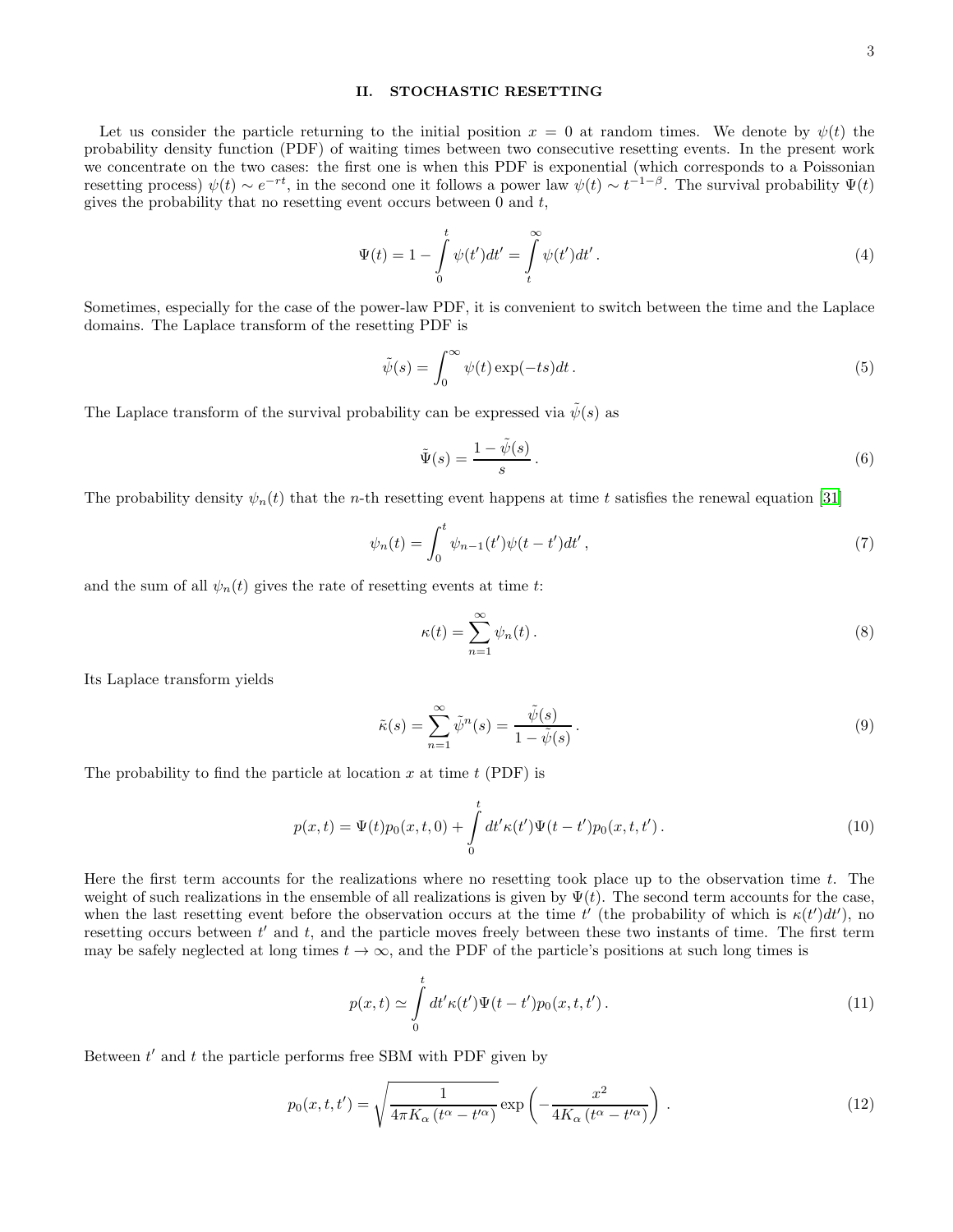<span id="page-3-0"></span>
$$
\langle x^2(t) \rangle = 2K_\alpha t^\alpha \Psi(t) + 2K_\alpha \int_0^t dt' \kappa(t') \Psi(t - t') \left( t^\alpha - t'^\alpha \right). \tag{13}
$$

At long times  $t \to \infty$  the first term may be neglected and we obtain for the MSD

<span id="page-3-4"></span>
$$
\langle x^2(t) \rangle \simeq 2K_{\alpha} \int_0^t dt' \kappa(t') \Psi(t-t') \left(t^{\alpha} - t'^{\alpha}\right). \tag{14}
$$

The MSD may or may not be determined by the form of the PDF in the bulk and has to be calculated separately: A very peculiar situation corresponding to such a case, when the MSD stagnates but the bulk of the distribution shrinks, appears for power law waiting time distributions with  $1 < \beta < 2$ .

In what follows we obtain the PDF, Eq. [\(10\)](#page-2-0), and the MSD, Eq. [\(13\)](#page-3-0), for exponential and power-law resetting waiting time densities for long times analytically, and compare them to the results of numerical simulations.

The event-driven simulations are performed as follows. For a given sequence of the output times t we simulate the sequence of resetting events, find the time of the last resetting event  $t' < t$  and set  $x(t) = 0$ . Then the position of the particle at time t is distributed according to a Gaussian with zero mean and variance  $\langle x^2(t) \rangle = 2K_\alpha(t^\alpha - t'^\alpha)$ . The corresponding Gaussian can be obtained from a standard normal distribution generated using the Box-Muller transform. The results are averaged over  $N = 10^4$  to  $10^6$  independent runs. In all our simulations  $K_{\alpha}$  is chosen in such a way that  $\alpha K_{\alpha} = 1$ .

## III. SCALED BROWNIAN MOTION WITH EXPONENTIAL RESETTING

The simplest and most studied case corresponds to exponentially distributed waiting times between resets

$$
\psi(t) = re^{-rt}.
$$
\n<sup>(15)</sup>

In this case the resets occur at constant rate  $r$ . The survival probability, according to Eq.  $(4)$ , follows

<span id="page-3-1"></span>
$$
\Psi(t) = e^{-rt} \,. \tag{16}
$$

The rate at which resetting events follow is constant,

<span id="page-3-2"></span>
$$
\kappa(t) = r \,. \tag{17}
$$

This means that the resetting events occur with the same probability at any given interval dt of time.

#### *1. Mean-squared displacement.*

MSD for SBM with exponential resetting can be obtained by inserting Eqs. [\(16\)](#page-3-1) and [\(17\)](#page-3-2) into Eq. [\(13\)](#page-3-0):

$$
\langle x^2(t) \rangle = 2K_{\alpha}t^{\alpha} - 2K_{\alpha}rt^{1+\alpha}e^{-rt}\frac{M\left(\alpha+1,\alpha+2,rt\right)}{\alpha+1},\tag{18}
$$

where  $M(a, b, z)$  is the Kummer function defined as [\[58](#page-14-41)]

$$
M(a,b,z) = \frac{\Gamma(b)}{\Gamma(a)\Gamma(b-a)} \int_0^1 dt e^{zt} t^{a-1} (1-t)^{b-a-1}
$$
 (19)

with  $\Gamma(z)$  being the Gamma function. Expanding the Kummer function  $M(\alpha+1,\alpha+2,rt)$  for  $rt \gg 1$  [\[58\]](#page-14-41),

$$
M(\alpha+1, \alpha+2, rt) = (\alpha+1) \frac{e^{rt}}{rt} \left[1 + O\left(\frac{1}{rt}\right)\right],
$$
\n(20)

we get the power-law dependence for MSD at long times

<span id="page-3-3"></span>
$$
\langle x^2(t) \rangle \simeq \frac{2\alpha K_\alpha}{r} t^{\alpha - 1} \,. \tag{21}
$$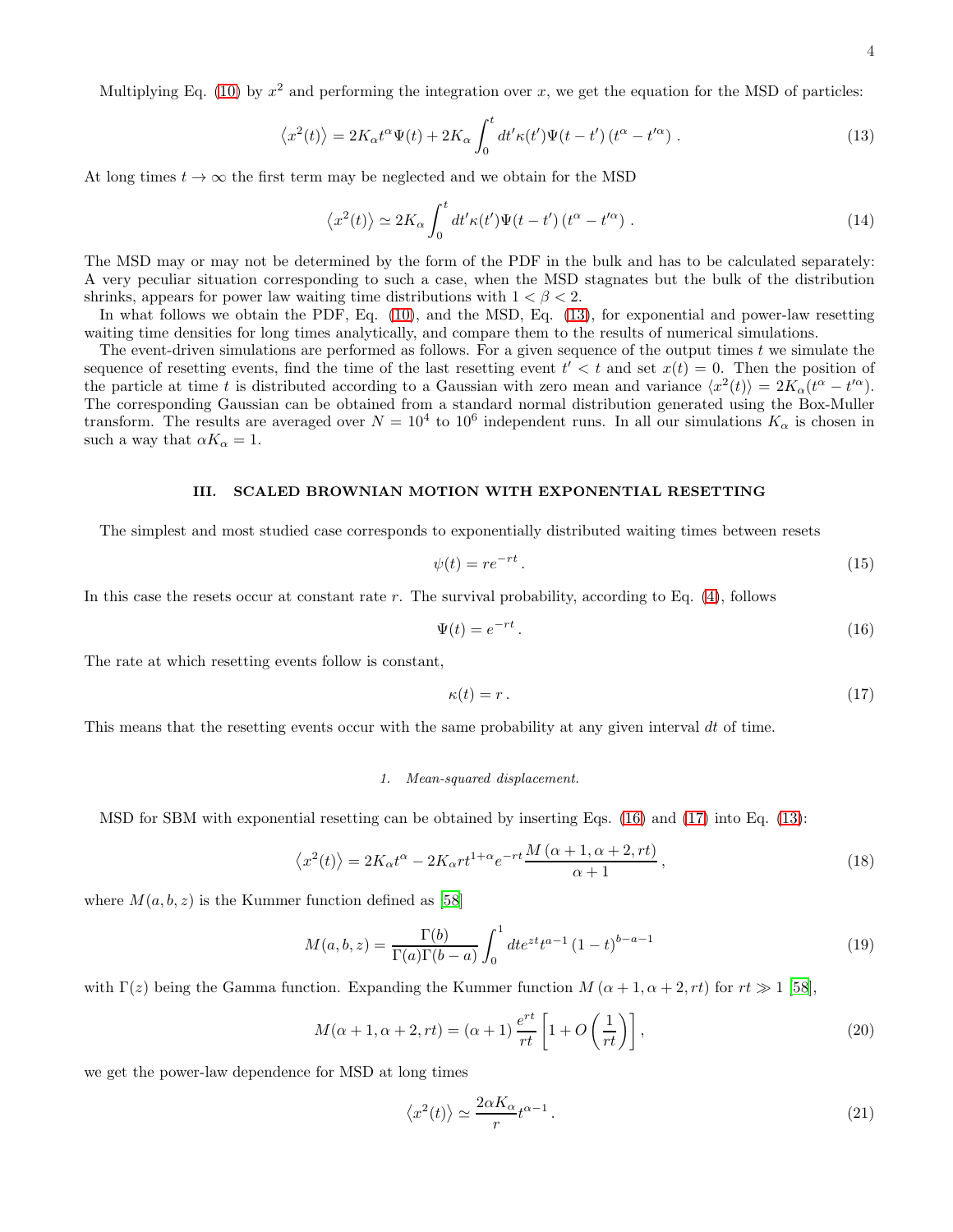The exponent in the time-dependence of MSD is always by one smaller than in the case of free diffusive motion without resetting. In such a way, resetting affects SBM in a similar way as putting the particle performing SBM into a confining harmonic potential [\[59\]](#page-14-42), or in fractional Brownian motion in a fully renewal case [\[60\]](#page-14-43). For  $\alpha = 1$ , we reproduce the result for standard Brownian motion with exponential resetting, namely

$$
\langle x^2(t) \rangle = \frac{2K_1}{r} \,. \tag{22}
$$

For ballistic motion between resetting events,  $\alpha = 2$ , the motion with resetting shows the MSD behavior akin to normal diffusion. The superdiffusive SBM with  $1 < \alpha < 2$  becomes subdiffusive in a presence of resetting. The most interesting case corresponds to the subdiffusive SBM,  $0 < \alpha < 1$ , when the MSD decays to zero following a power law. It means that due to slowing down of the motion in the course of time the particle is unable to get far away from the initial point between the resetting events, and tends to remain in the vicinity of the origin.



<span id="page-4-0"></span>FIG. 1: MSD for SBM with exponential resetting: theoretical results, Eq. [\(21\)](#page-3-3) (thin black solid lines) and computer simulations (thick colored lines) obtained for  $\alpha = 0.5, 1, 1.5, 3, 4$ .

The analytical result for MSD in the case of exponential resetting, Eq. [\(21\)](#page-3-3), has been compared with the numerical simulations showing the full agreement. In Fig. [1](#page-4-0) we present the MSD for different values of  $\alpha$ . The thick colored lines correspond to the numerical results, the thin solid lines corresponds to asymptotics as given by Eq. [\(21\)](#page-3-3). Light gray line corresponds to initially superdiffusive motion with exponent  $\alpha = 4$ , which turns again to superdiffusion, but with lower power exponent  $\alpha - 1 = 3$ . For  $\alpha = 3$  initially superdiffusive motion turns into ballistic motion with exponent  $\alpha - 1 = 2$  (magenta line in Fig. [1\)](#page-4-0). For  $\alpha = 1.5$  initially superdiffusive motion turns into subdiffusion with  $\alpha - 1 = 0.5$  in the presence of resetting (green line). In the case of the ordinary diffusion with  $\alpha = 1$  the MSD stagnates, as predicted in [\[3\]](#page-13-2) (blue line). Initially subdiffusive motion with  $\alpha = 0.5$  becomes trapped in vicinity of the origin: the MSD tends to zero as  $t^{\gamma}$  with  $\gamma = \alpha - 1 = -0.5$  (orange line).

## *2. Probability density function.*

Let us now obtain the asymptotic form of the PDF for SBM with exponential resetting valid in the long time limit for  $t^{\alpha+1} \gg x^2/(K_\alpha r)$ . Eq. [\(11\)](#page-2-2), together with Eqs. [\(12\)](#page-2-3), [\(16\)](#page-3-1) and [\(17\)](#page-3-2), results in get

<span id="page-4-1"></span>
$$
p(x,t) \simeq r \int_0^t dt' \exp\left(-\frac{x^2}{4K_\alpha \left(t^\alpha - t'^\alpha\right)}\right) \frac{\exp\left(-r\left(t - t'\right)\right)}{\sqrt{4\pi K_\alpha \left(t^\alpha - t'^\alpha\right)}}.\tag{23}
$$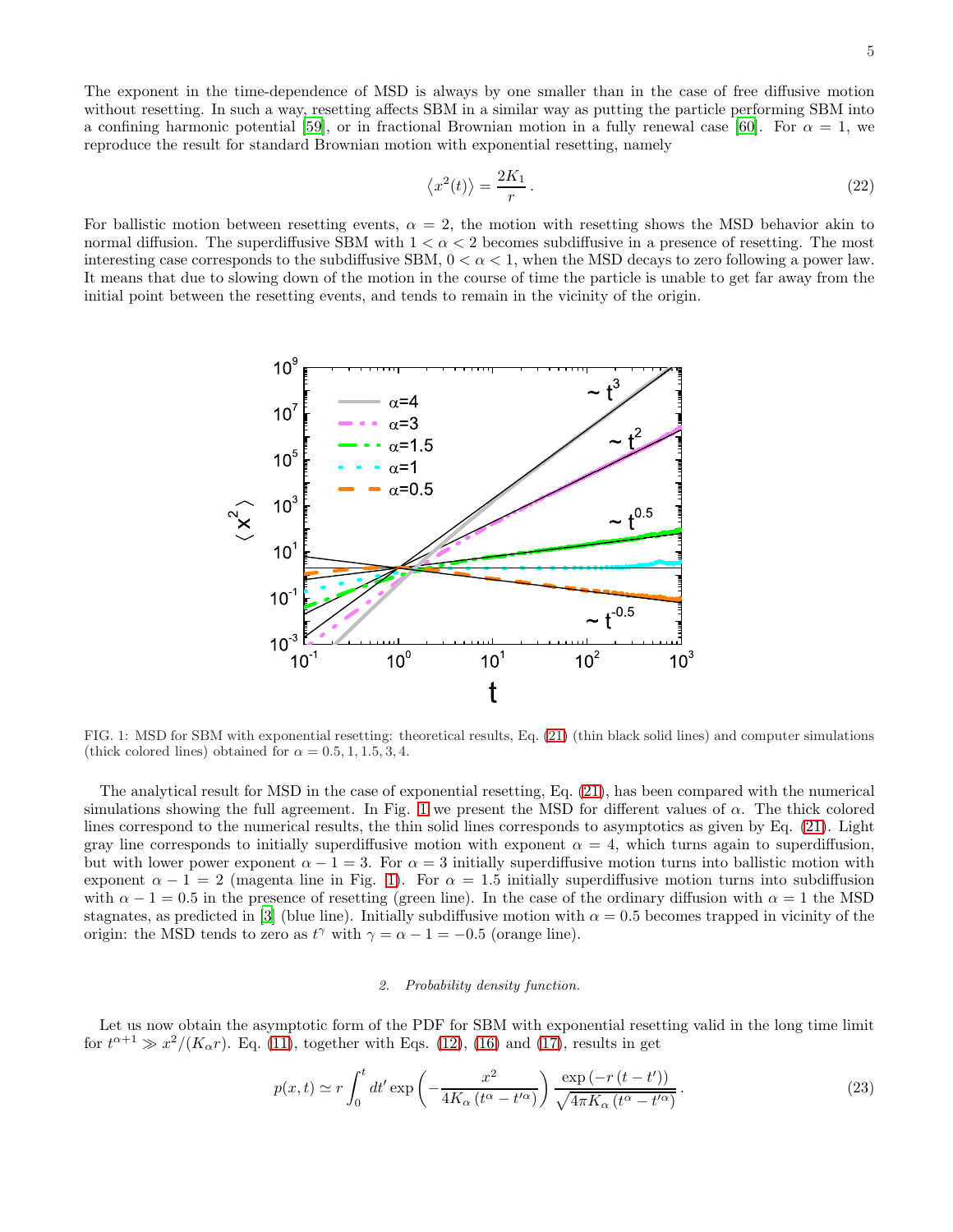Using new variable  $\zeta = 1 - t'/t$  we rewrite Eq. [\(23\)](#page-4-1) as

<span id="page-5-0"></span>
$$
p(x,t) \simeq rt \int_0^1 d\zeta \frac{e^{\varphi(\zeta)}}{\sqrt{4\pi K_\alpha t^\alpha \left(1 - \left(1 - \zeta\right)^\alpha\right)}},\tag{24}
$$

where

$$
\varphi\left(\zeta\right) = -rt\zeta - \frac{x^2}{4K_\alpha t^\alpha \left(1 - \left(1 - \zeta\right)^\alpha\right)}\,. \tag{25}
$$

The major contribution to the integral Eq.[\(24\)](#page-5-0) comes from a small interval in the vicinity of  $\zeta_{\text{max}}$ , where  $\varphi(\zeta)$  attains its maximum, which is given by the solution of  $\varphi'(\zeta_{\text{max}}) = 0$ . For x fixed and t large this maximum shifts closer and closer to zero, so that the approximation

$$
1 - \left(1 - \zeta_{\text{max}}\right)^{\alpha} \approx \alpha \zeta_{\text{max}} \tag{26}
$$

holds, and  $\zeta_{\text{max}}$  can be estimated as

$$
\zeta_{\text{max}} \simeq \sqrt{\frac{x^2}{4\alpha K_\alpha r t^{\alpha+1}}} \,. \tag{27}
$$

The integral, Eq.[\(24\)](#page-5-0), can then be evaluated using the standard Laplace method (i.e. expanding the argument of the exponential up to the second order) thus giving

$$
p(x,t) \simeq \frac{rt}{\sqrt{4\pi K_{\alpha}t^{\alpha}\alpha\zeta_{\max}}}e^{\varphi(\zeta_{\max})}\int_{-\infty}^{\infty}d\zeta e^{-\frac{1}{2}(\zeta-\zeta_{\max})^{2}}|\varphi''(\zeta_{\max})| = \frac{rte^{\varphi(\zeta_{\max})}}{\sqrt{2K_{\alpha}t^{\alpha}\alpha\zeta_{\max}}|\varphi''(\zeta_{\max})|}
$$
(28)

with  $\varphi''(\zeta_{\text{max}})$  being the second derivative of  $\varphi$  at its maximum. Performing calculations we get

<span id="page-5-1"></span>
$$
p(x,t) \simeq \frac{1}{2} \sqrt{\frac{r}{\alpha K_{\alpha}}} t^{\frac{1-\alpha}{2}} \exp\left(-\sqrt{\frac{r}{\alpha K_{\alpha}}} |x| t^{\frac{1-\alpha}{2}}\right). \tag{29}
$$

This distribution is evidently non-Gaussian, time-dependent, and has a cusp at  $x = 0$ . For  $\alpha = 1$ , corresponding to ordinary Brownian motion, Eq. [\(29\)](#page-5-1) tends to stationary steady state, obtained in [\[3](#page-13-2)]. In Fig. [2](#page-6-0) we plot the PDF for initially subdiffusive SBM ( $\alpha = 0.5$ ) under Poissonian resetting at different times. At short times  $t < 1/r$  the width of PDF is growing, then it starts to decrease, collapsing finally to a vary narrow function. The initially subdiffusive motion leads in the course of time to trapping at the origin, as was already seen from the behavior of its MSD, which at long times tends to zero as  $t^{\gamma}$  with  $\gamma = \alpha - 1 = -0.5$  (orange line in Fig. [1\)](#page-4-0). In Fig. [3](#page-6-1) PDF for initially superdiffusive SBM ( $\alpha = 3$ ) with Poissonian resetting is presented at different times  $t = 2, 10, 100$  and 1000. Here the distribution broadens fast and approaches at longer times the scaling form, as given by Eq.[\(29\)](#page-5-1).

## IV. SCALED BROWNIAN MOTION WITH POWER-LAW RESETTING

Let us consider the case when the time between successive resets is distributed according to the power law

$$
\psi(t) = \frac{\beta/\tau_0}{(1 + t/\tau_0)^{1+\beta}}, \qquad \beta > 0
$$
\n(30)

with  $\tau_0$  assumed to be constant and is set to unity in simulations. The survival probability, according to Eq. [\(4\)](#page-2-1), reads

<span id="page-5-2"></span>
$$
\Psi(t) = (1 + t/\tau_0)^{-\beta} \tag{31}
$$

For  $\beta > 2$  both the first and the second moments of the distribution function of waiting times do exist:

$$
\int_0^\infty t\psi(t)dt = \frac{\tau_0}{\beta - 1},\tag{32}
$$

$$
\int_0^\infty t^2 \psi(t) dt = \frac{2\tau_0^2}{(\beta - 1)(\beta - 2)}.
$$
\n(33)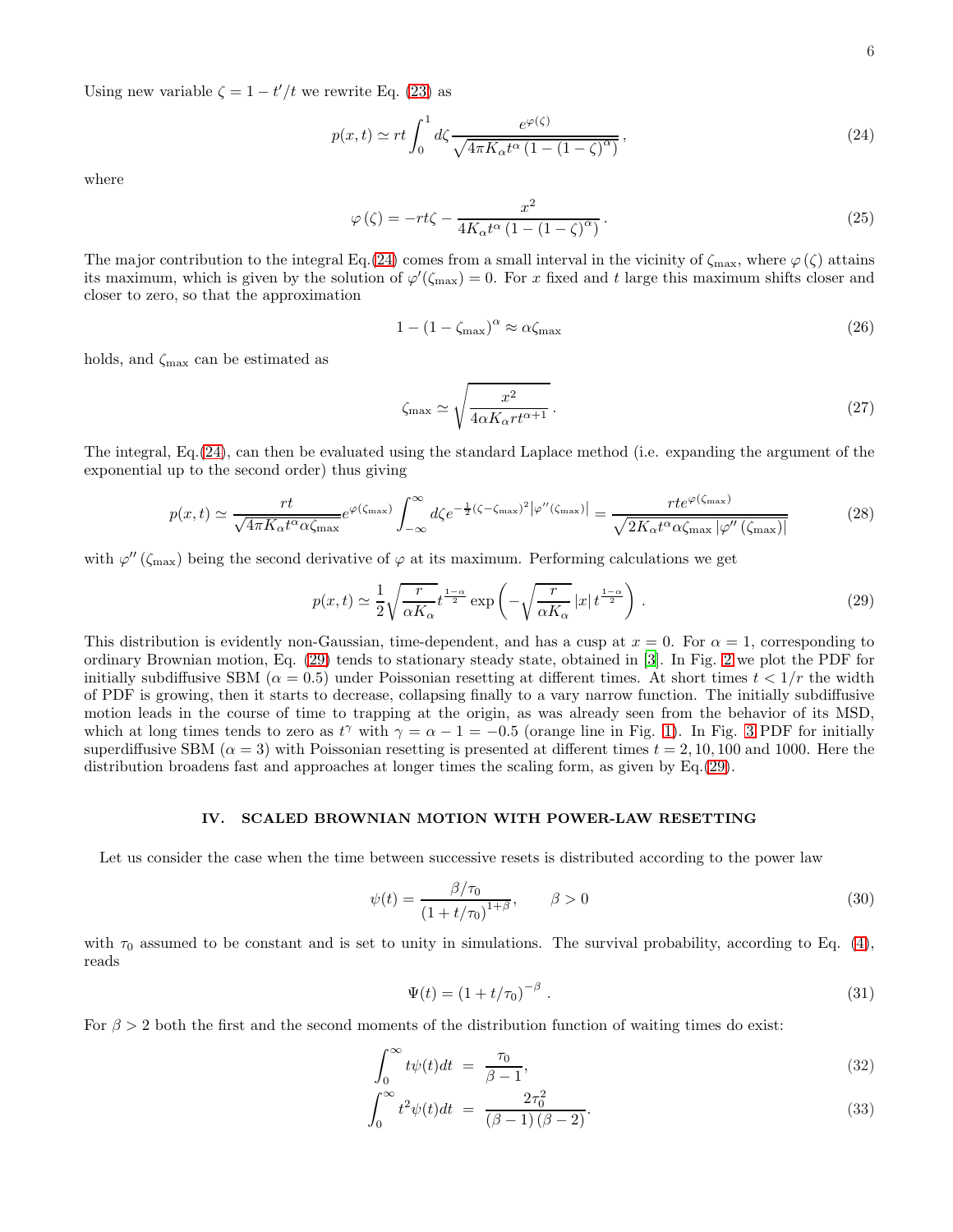

<span id="page-6-0"></span>FIG. 2: The PDF for subdiffusive SBM ( $\alpha = 0.5$ ) with Poissonian resetting for  $t = 0.3, 1, 10, 100$  (blue, magenta, green and orange lines, correspondingly). The width of PDF is first growing, and then starts to decrease. At very short time  $t = 0.003$ the PDF is Gaussian (light blue line), reproducing the PDF of a free SBM (thin black dashed line). At long times PDF is described by Eq. [\(29\)](#page-5-1) (thin black solid line).



<span id="page-6-1"></span>FIG. 3: The PDF for superdiffusive SBM ( $\alpha = 3$ ) with Poissonian resetting as obtained in numerical simulations for  $t = 2, 10, 100$ and 1000 (thick colored lines), and the prediction of the scaling form, Eq.[\(29\)](#page-5-1). .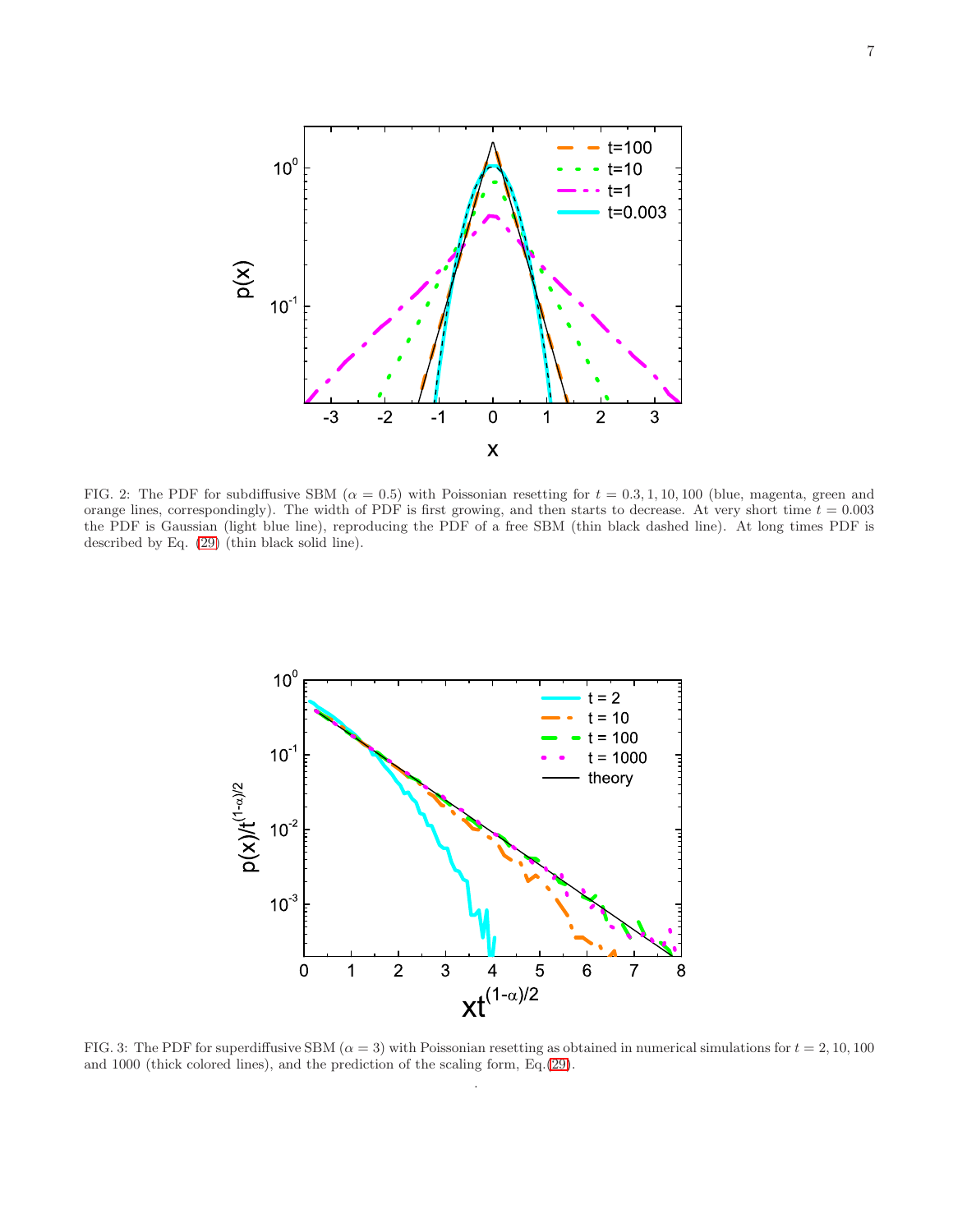For  $1 < \beta < 2$  the second moment does not exist while the first moment does. For  $\beta < 1$  both the first and the second moments diverge. As we will see below the parameter  $\beta$  has a crucial impact on the behavior of the system.

In the Laplace domain

$$
\tilde{\psi}(s) = \frac{\beta}{\tau_0} \int_0^\infty dt e^{-ts} \left( 1 + \frac{t}{\tau_0} \right)^{-1-\beta} . \tag{34}
$$

Performing the change of the variables  $y = s(t + \tau_0)$  and integrating by parts we get

$$
\tilde{\psi}(s) = 1 - e^{s\tau_0} (s\tau_0)^{\beta} \int_{s\tau_0}^{\infty} dy e^{-y} y^{-\beta}.
$$
\n(35)

For  $s \to 0$  and  $0 < \beta < 1$  the integration yields

<span id="page-7-0"></span>
$$
\tilde{\psi}(s) = 1 - \Gamma(1 - \beta)\left(s\tau_0\right)^{\beta} + \dots \tag{36}
$$

For  $1 < \beta < 2$  the asymptotic result for  $s \to 0$  reads

$$
e^{s\tau_0} \int_{s\tau_0}^{\infty} dy e^{-y} y^{1-\beta} \to \Gamma(2-\beta) , \qquad (37)
$$

and we get

<span id="page-7-3"></span>
$$
\tilde{\psi}(s) = 1 - \frac{s\tau_0}{\beta - 1} + \frac{\left(s\tau_0\right)^{\beta} \Gamma\left(2 - \beta\right)}{\beta - 1} + \dots,\tag{38}
$$

while for  $\beta > 2$  we get

<span id="page-7-4"></span>
$$
\tilde{\psi}(s) = 1 - \frac{s\tau_0}{\beta - 1} + \frac{(s\tau_0)^2}{(\beta - 1)(\beta - 2)} + \dots
$$
\n(39)

 $0 < \beta < 1$ ,  $1 < \beta < 2$  and  $\beta > 2$ .

 $0 < \beta < 1$ 

Mean squared displacement. In order to calculate the MSD we use Eq. [\(14\)](#page-3-4). The rate of the resetting events  $\kappa(t)$ is given by Eq.  $(36)$  and Eq.  $(9)$ ,

$$
\tilde{\kappa}(s) \simeq \frac{1}{\Gamma(1-\beta)\tau_0^{\beta} s^{\beta}},\tag{40}
$$

so that

<span id="page-7-1"></span>
$$
\kappa(t) \simeq \frac{\tau_0^{-\beta}}{\Gamma(\beta)\Gamma(1-\beta)} t^{\beta-1} \,. \tag{41}
$$

At difference with the case of exponential resetting, the rate of resetting events decays with time. The MSD for power-law resetting with  $0 < \beta < 1$  can be obtained by inserting Eq. [\(41\)](#page-7-1) into Eq. [\(14\)](#page-3-4),

<span id="page-7-2"></span>
$$
\langle x^2(t) \rangle \simeq 2K_\alpha t^\alpha \left( 1 - \frac{1}{\alpha B(\alpha, \beta)} \right) , \qquad (42)
$$

with  $B(\alpha, \beta) = \int_0^1 dt t^{\alpha-1} (1-t)^{\beta-1} = \frac{\Gamma(\alpha)\Gamma(\beta)}{\Gamma(\alpha+\beta)}$  $\frac{\Gamma(\alpha)\Gamma(\beta)}{\Gamma(\alpha+\beta)}$  being the Beta function. We note that  $\left(1-\frac{1}{\alpha B(\alpha,\beta)}\right) < 1$  so that the MSD described by Eq.  $(42)$  differs from the MSD for particle performing free diffusive SBM, Eq.  $(3)$ , only by the prefactor:  $\langle x^2(t) \rangle \simeq 2K_\alpha^* t^\alpha$  with  $K_\alpha^* < K_\alpha$ . The comparison between analytical and numerical results for power-law resetting is given in Fig. [4.](#page-8-0) Thick, colored lines correspond to the numerical results, and the dashed lines – to the theory, showing the nice agreement in the asymptotic domain. Initially subdiffusive motion with  $\alpha = 0.5$  remains subdiffusive:  $\langle x^2 \rangle \sim t^{\alpha}$  (green line corresponding to  $\beta = 0.5$  in Fig. [4\)](#page-8-0). Fig. [4](#page-8-0) gives the overview of all MSD behaviors under power-law resetting discussed in the present paper: Other lines in Fig. [4](#page-8-0) show the results for the MSD for larger values of  $\beta$  as discussed below.

For  $\alpha = 1$  the expression [\(42\)](#page-7-2) yields the normal diffusion regime with different prefactor

$$
\langle x^2(t) \rangle \simeq 2K_1 \left(1 - \beta\right) t. \tag{43}
$$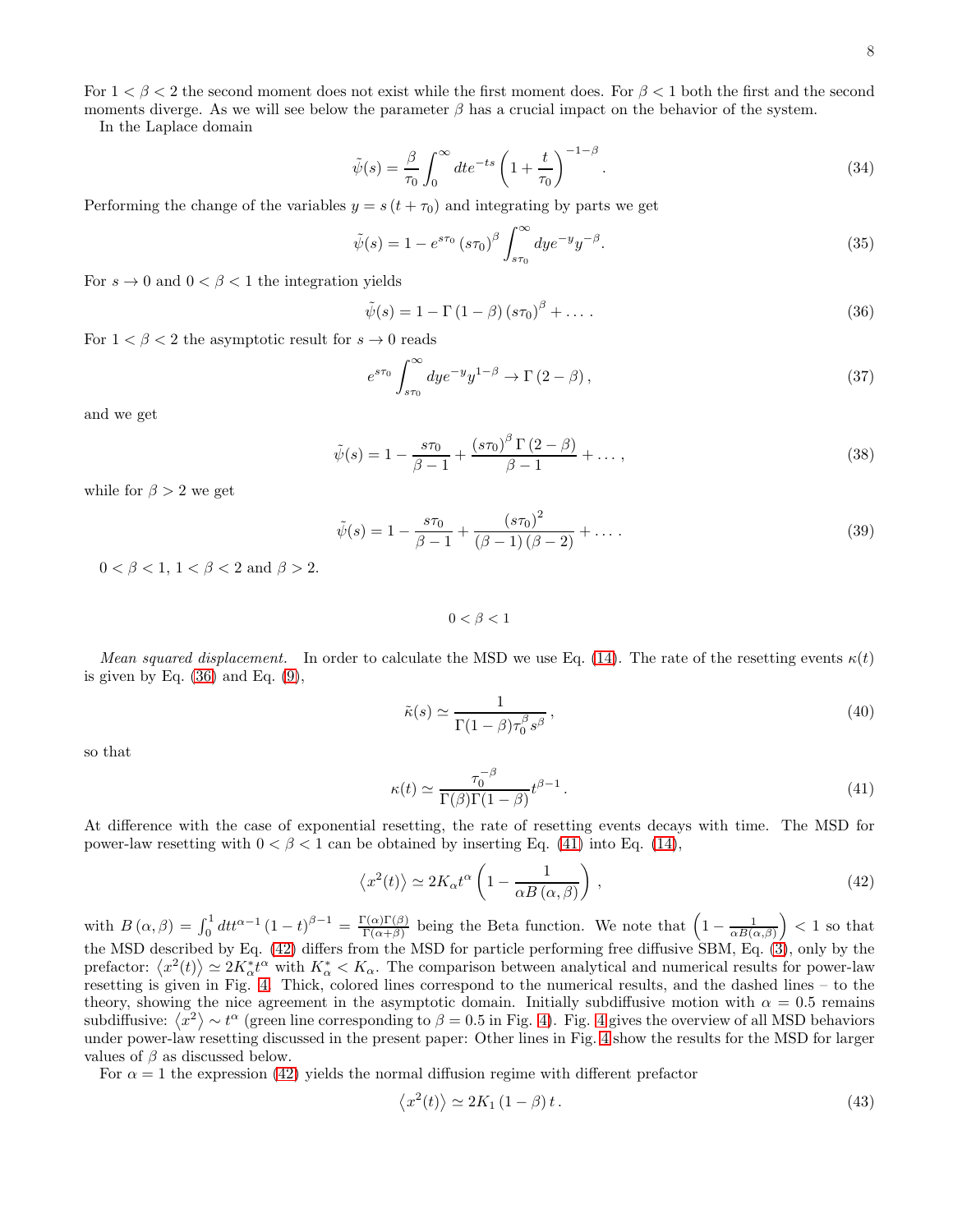

<span id="page-8-0"></span>FIG. 4: MSD for SBM with the power law resetting,  $\alpha = 0.5$ . This Figure will be referred to several times in the text. Thick colored lines correspond to numerical simulations. Thin solid black lines are analytical results. For  $\beta = 0.5$  Eq. [\(42\)](#page-7-2) is used, for  $\beta = 1.4, 1.5, 1.6$  Eq. [\(58\)](#page-10-0) is used, for  $\beta = 2.5$  Eq. [\(66\)](#page-12-0) is used.

Probability density function. In order to calculate the PDF we consider the Fourier transform of Eq. [\(11\)](#page-2-2):

$$
\hat{p}(k,t) \simeq \int_0^t dt' \kappa(t') \Psi(t-t') \exp\left(-k^2 K_\alpha \left(t^\alpha - t'^\alpha\right)\right) \,. \tag{44}
$$

For small  $k^2$  (which correspond to large |x| in the far tail of the distribution),  $K_\alpha k^2 t^\alpha \ll 1$ , one separates the exponentials containing t and t', and changes the variable of integration to  $\tau = t'/t$ .

$$
\hat{p}(k,t) \simeq \frac{\exp\left(-K_{\alpha}k^{2}t^{\alpha}\right)}{\Gamma\left(\beta\right)\Gamma\left(1-\beta\right)} \int_{0}^{1} d\tau \tau^{\beta-1} \left(1-\tau\right)^{-\beta} \exp\left(K_{\alpha}k^{2}t^{\alpha}\tau^{\alpha}\right). \tag{45}
$$

The exponential in the integrand can then be approximated by unity, and the integration yields a constant value  $B(\beta, 1-\beta)$ , so that

$$
\hat{p}(k,t) \simeq \exp\left(-K_{\alpha}k^2t^{\alpha}\right). \tag{46}
$$

The inverse Fourier transform gives the Gaussian behavior of the PDF in its far tail,

<span id="page-8-2"></span>
$$
p(x,t) \simeq \frac{1}{\sqrt{4\pi K_{\alpha}t^{\alpha}}} \exp\left(-\frac{x^2}{4K_{\alpha}t^{\alpha}}\right). \tag{47}
$$

This far tail behavior is universal for power-law resetting.

For  $K_{\alpha}k^2t^{\alpha} \gg 1$  (which corresponds to x in the bulk of the distribution) one does not separate the exponentials and uses the approximation  $\tau^{\alpha} \simeq 1 - \alpha (1 - \tau)$ . Introducing a new variable  $\xi = 1 - \tau$  we find

$$
\hat{p}(k,t) \simeq \frac{1}{\Gamma(\beta)\Gamma(1-\beta)} \int_0^1 d\xi \xi^{-\beta} \left(1-\xi\right)^{\beta-1} e^{-\alpha K_\alpha k^2 t^\alpha \xi}.
$$
\n(48)

The upper limit of integration can then be shifted to infinity (since the argument of the exponential is very large and negative), and then the inverse Fourier transform of this expression may be performed. The result for  $x^2 \ll K_\alpha t^\alpha$ thus reads:

<span id="page-8-1"></span>
$$
p(x,t) \simeq \frac{1}{\Gamma(1-\beta)} \frac{1}{\sqrt{4\pi\alpha K_{\alpha}t^{\alpha}}} \exp\left(-\frac{x^{2}}{4\alpha K_{\alpha}t^{\alpha}}\right) U\left(\beta, \beta + \frac{1}{2}, \frac{x^{2}}{4\alpha K_{\alpha}t^{\alpha}}\right). \tag{49}
$$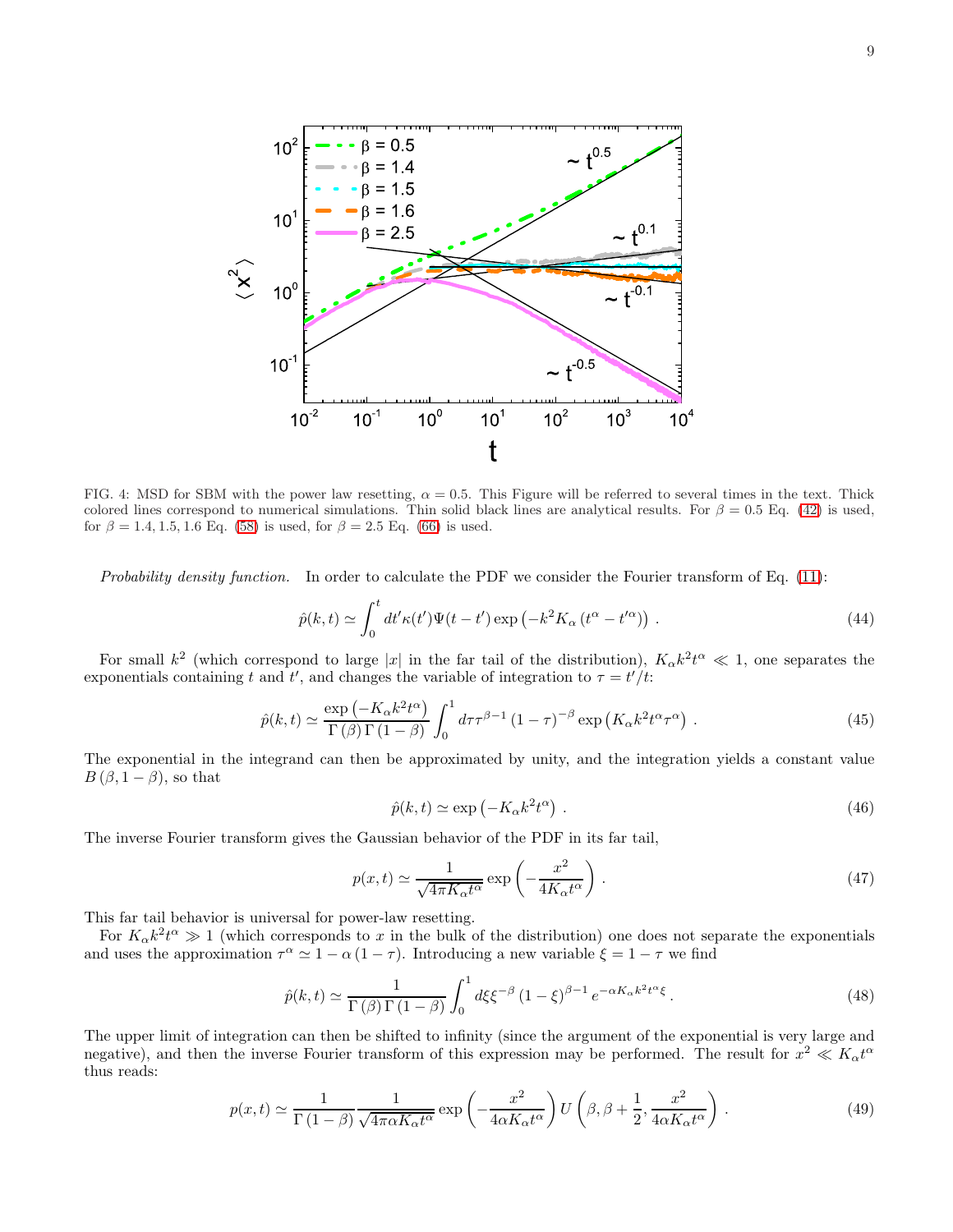Here  $U(a, b, z)$  is the Tricomi confluent hypergeometric function [\[58\]](#page-14-41)

<span id="page-9-0"></span>
$$
U(a,b,z) = \frac{1}{\Gamma(a)} \int_0^\infty dt e^{-zt} t^{a-1} (1+t)^{b-a-1} . \tag{50}
$$

Using the expansion of  $U(a, b, z)$  for  $z \ll 1$  [\[58\]](#page-14-41), we get the following asymptotics for Eq. [\(49\)](#page-8-1):

<span id="page-9-2"></span>
$$
p(x,t) \simeq \frac{1}{\sqrt{4\alpha K_{\alpha}t^{\alpha}}\pi^{2}}\sin\left(\pi\beta\right)\Gamma\left(1/2-\beta\right)\Gamma\left(\beta\right) , 0 \leq \beta < 1/2, \tag{51}
$$

$$
p(x,t) \simeq \frac{\Gamma(\beta - 1/2)}{(4\alpha K_{\alpha}t^{\alpha})^{1-\beta}} \frac{\sin(\pi\beta)}{\pi^{3/2} |x|^{2\beta - 1}}, 1/2 < \beta \le 1.
$$
 (52)

This change of the behavior can be anticipated from the form of the integral defining the Tricomi function, Eq.[\(50\)](#page-9-0), since for  $\beta > 1/2$  the integral diverges at the upper limit for  $z = 0$ , while for  $\beta < 1/2$  it converges at the upper limit also without the regularizing exponential depending on x, so that the distribution at small x develops a flat top. The transition involving logarithmic corrections is not captured by the asymptotic expansions.

For  $\alpha = 1$  the PDF behaves as that for the ordinary Brownian motion with power-law resetting with  $0 < \beta < 1$ [\[23\]](#page-14-13).

In Fig. [5](#page-9-1) we show the results of numerical simulations for  $\beta = 0.25$  at shorter times, which is indeed well fitted with Gaussian function, Eq. [\(47\)](#page-8-2). At variance with the case of subdiffusive SBM with exponential resetting, the width of the probability distribution grows.



<span id="page-9-1"></span>FIG. 5: PDF for SBM with power-law resetting,  $\beta = 0.25$ ,  $\alpha = 0.5$  at times  $t = 0.1, 1, 10$  and 100. Thin black solid lines show the Gaussians  $\exp(-x^2/4K_{\alpha}t^{\alpha})/\sqrt{4\pi K_{\alpha}t^{\alpha}},$  Eq.[\(47\)](#page-8-2).

In Fig. [6](#page-10-1) the numerical results for PDF for SBM with power-law resetting,  $\beta = 0.75 > 1/2$ , is given. In rescaled variables  $p(x, t)\sqrt{4\alpha K_{\alpha}t^{\alpha}}$  versus  $x/\sqrt{4\alpha K_{\alpha}t^{\alpha}}$  the distribution functions at different times collapse, and show a nice agreement with the analytical solution, Eq. [\(52\)](#page-9-2).

 $1 < \beta < 2$ 

Mean squared displacement. The calculation leading to the MSD is similar to the case  $0 < \beta < 1$ . We use again Eq. [\(14\)](#page-3-4) but with a constant rate of resetting

<span id="page-9-3"></span>
$$
\kappa(t) \simeq \kappa = \frac{\beta - 1}{\tau_0}.\tag{53}
$$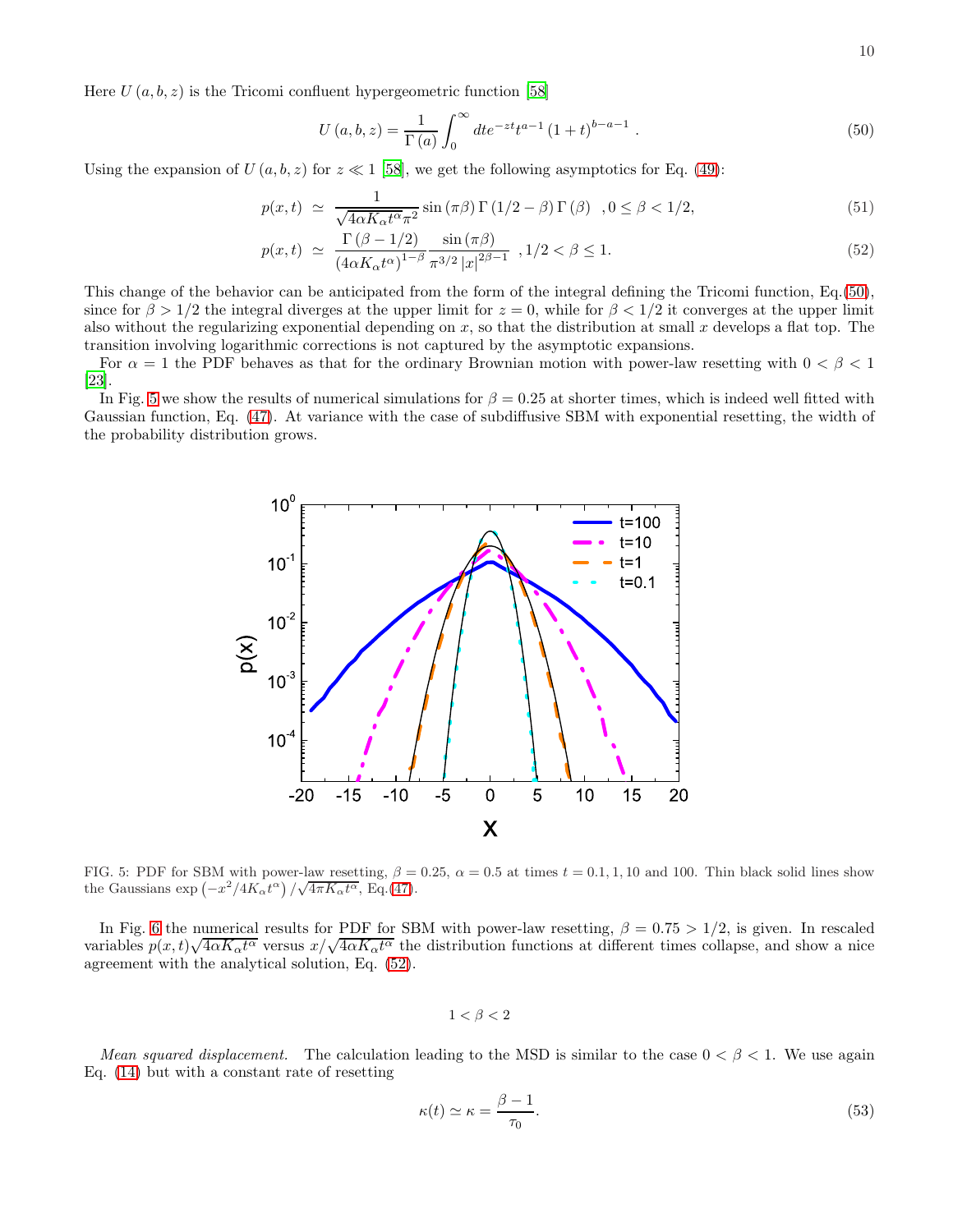

<span id="page-10-1"></span>FIG. 6: PDF for SBM with power-law resetting,  $\beta = 0.75$ ,  $\alpha = 0.5$  at long times. The thin black solid line is Eq. [\(52\)](#page-9-2).

Plugging Eq. [\(53\)](#page-9-3) into Eq. [\(14\)](#page-3-4) results in

<span id="page-10-3"></span>
$$
\left\langle x^{2}(t)\right\rangle \simeq \frac{2K_{\alpha}\left(\beta-1\right)}{\tau_{0}}\left[\int_{0}^{t}dt'\Psi\left(t-t'\right)t^{\alpha}-\int_{0}^{t}dt'\Psi\left(t-t'\right)t'^{\alpha}\right]
$$
\n(54)

with  $\Psi(t)$  given by Eq. [\(31\)](#page-5-2). The integration in the first term is straightforward. The second term has a form of a convolution, and the integral can be evaluated in the Laplace domain using

$$
\tilde{\Psi}(s) \simeq \frac{\tau_0}{\beta - 1} - \frac{\Gamma(2 - \beta)s^{\beta - 1}\tau_0^{\beta}}{\beta - 1},\tag{55}
$$

as follows from Eq. [\(38\)](#page-7-3) and Eq. [\(6\)](#page-2-5), so that

<span id="page-10-2"></span>
$$
\mathcal{L}\left\{\int_0^t dt' \Psi\left(t - t'\right) t'^{\alpha}\right\} \simeq \frac{\Gamma\left(\alpha + 1\right)}{s^{\alpha + 1}} \left(\frac{\tau_0}{\beta - 1} - \frac{\Gamma(2 - \beta)s^{\beta - 1}}{\beta - 1}\tau_0^{\beta}\right). \tag{56}
$$

By taking the inverse Laplace transform of Eq. [\(56\)](#page-10-2), we obtain

$$
\int_0^t dt' \Psi \left( t - t' \right) t'^{\alpha} \simeq \frac{\tau_0}{\beta - 1} \left( t^{\alpha} - \frac{\Gamma \left( 2 - \beta \right) \Gamma \left( 1 + \alpha \right) t^{1 - \beta + \alpha} \tau_0^{\beta - 1}}{\Gamma \left( \alpha - \beta + 2 \right)} \right). \tag{57}
$$

The final result reads:

<span id="page-10-0"></span>
$$
\langle x^2(t) \rangle \simeq 2K_{\alpha}t^{1+\alpha-\beta}\tau_0^{\beta-1} \left( \alpha B\left(\alpha, 2-\beta\right)-1 \right). \tag{58}
$$

The system with  $1 < \beta < 2$  demonstrates a very rich behavior. The exponent of time-dependence of MSD decreases by the amount  $\beta - 1$  compared to the free motion. This amount changes from 0 for  $\beta = 1$  to 1 for  $\beta = 2$ . For  $\beta < 1 + \alpha$  the MSD grows with time, and in the opposite case  $\beta > 1 + \alpha$  it decays at long times, in which case the particles are unable to move far away from the origin. In the case of superdiffusion the motion of particles either remains superdiffusive, can tend to ordinary diffusion, or become subdiffusive. In the case of subdiffusion the motion can either slow down or get suppressed. For  $\beta = 1+\alpha$  the MSD stagnates. This is however a very intriguing situation, since, as we proceed to show, the stagnation of the MSD does not imply the existence of the NESS.

The comparison between numerical and analytical results for this case is also presented in Fig. [4](#page-8-0) above. For  $1+\alpha > \beta$ the system remains subdiffusive but with lower exponent (gray line corresponding to  $\beta = 1.4$  in Fig. [4\)](#page-8-0), for  $\beta = 1 + \alpha$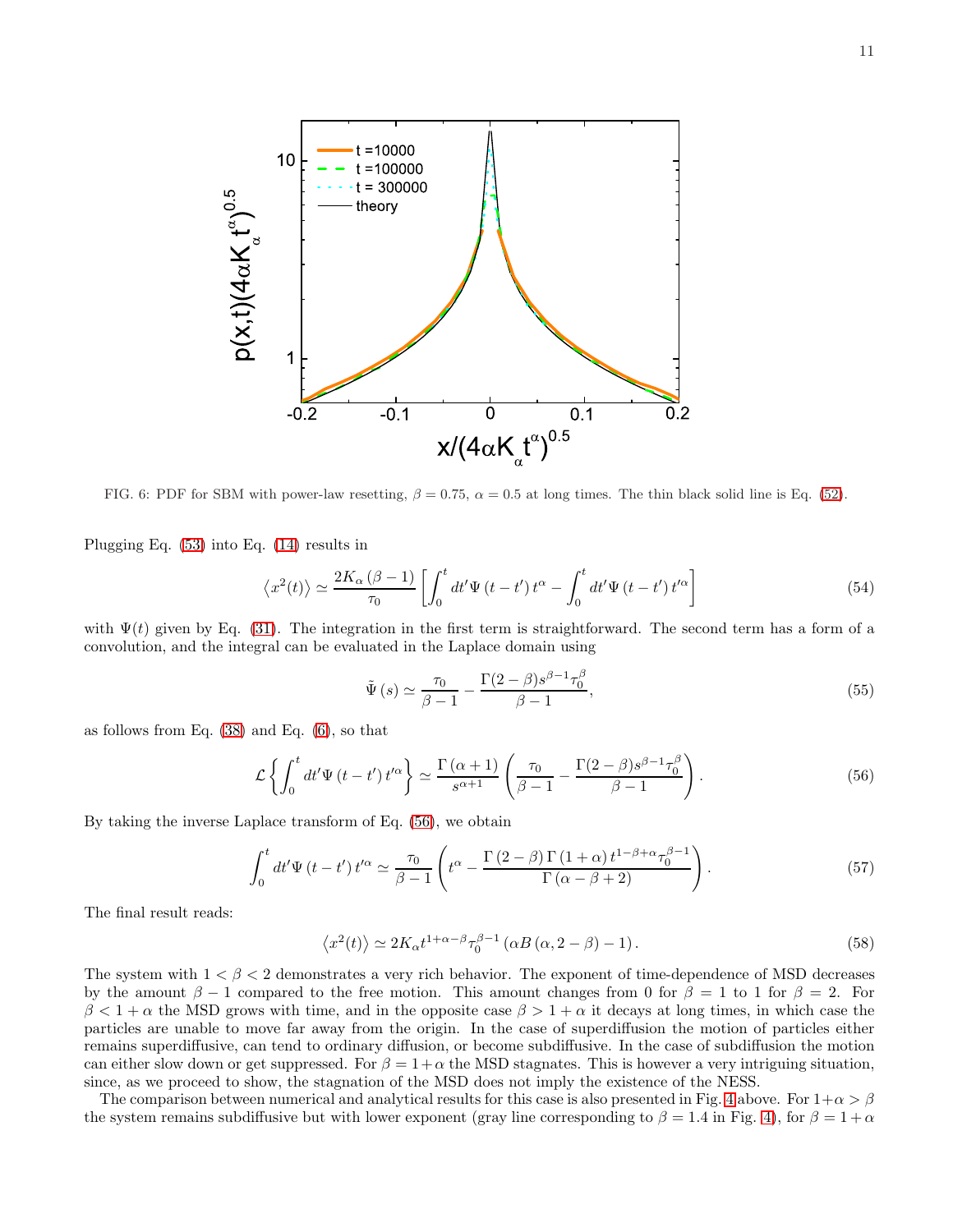

<span id="page-11-1"></span>FIG. 7: The PDF for SBM with power-law resetting,  $\beta = 1.25$ ,  $\alpha = 0.5$  rescaled according to Eq. [\(64\)](#page-11-0). Shown is  $p(x)t^{(\beta-1)(1-\alpha)}$ as a function of x for  $x > 0$ . Thin black line has the slope  $-3/2$  as following from Eq.[\(64\)](#page-11-0).

the MSD stagnates as depicted in Fig. [4](#page-8-0) (blue line corresponding to  $\beta = 1.5$  in Fig. [4\)](#page-8-0). For  $1 + \alpha < \beta$  the MSD tends to zero (orange line corresponding to  $\beta = 1.6$  in Fig. [4\)](#page-8-0). particle can not move away from the origin resetting events can drastically affect  $\beta = 1 + \alpha$ , and leading to trapping

In the case of the ordinary Brownian motion with resetting the particle performs subdiffusive motion

$$
\langle x^2(t) \rangle \simeq 2K_1 \tau_0^{\beta - 1} t^{2 - \beta} \frac{\beta - 1}{2 - \beta}.
$$
\n
$$
(59)
$$

This expression can be directly obtained from Eq. [\(58\)](#page-10-0) by taking  $\alpha = 1$ .

Probability density function. Inserting the expressions for  $\kappa$ , Eq.[\(53\)](#page-9-3), and  $\Psi(t)$ , Eq. [\(31\)](#page-5-2), into Eq. [\(11\)](#page-2-2) we get in the time domain

$$
p(x,t) \simeq \frac{\beta - 1}{\tau_0} \frac{1}{\sqrt{4\pi K_\alpha}} \int_0^t dt' \left(1 + \frac{t - t'}{\tau_0}\right)^{-\beta} \frac{1}{\sqrt{t^\alpha - t'^\alpha}} \exp\left(-\frac{x^2}{4K_\alpha \left(t^\alpha - t'^\alpha\right)}\right). \tag{60}
$$

Now we assume  $t \gg \tau_0$  and change the variable of integration to  $y \simeq (1 - (t'/t)^{\alpha})^{-1}$ :

$$
p(x,t) \simeq \frac{t^{1-\beta-\frac{\alpha}{2}}\tau_0^{\beta}}{\alpha} \int_1^{\infty} dy y^{-\frac{1}{2}-\frac{1}{\alpha}} \left(y-1\right)^{\frac{1}{\alpha}-1} \left(1-\left(1-\frac{1}{y}\right)^{\frac{1}{\alpha}}\right)^{-\beta} \exp\left(-\frac{x^2y}{4K_{\alpha}t^{\alpha}}\right). \tag{61}
$$

For intermediate values of  $x$  (i.e. in the core of the PDF, but not very close to its mode) the integral is dominated by large values of y, where we can make the approximations  $(y-1)^{\frac{1}{\alpha}-1} \approx y^{\frac{1}{\alpha}-1}$  and  $\left(1-\left(1-\frac{1}{y}\right)^{\frac{1}{\alpha}}\right)^{-\beta}$  $\approx \alpha^{\beta} y^{\beta}$ . The expression is now simplified to

$$
p(x,t) \simeq t^{1-\beta-\frac{\alpha}{2}} \alpha^{\beta-1} \tau_0^{\beta} \int_1^{\infty} dy y^{\beta-\frac{3}{2}} \exp\left(-\frac{x^2 y}{4K_\alpha t^\alpha}\right). \tag{62}
$$

The lower bound of integration may be safely shifted to zero, so that

$$
p(x,t) \simeq \alpha^{\beta - 1} \tau_0^{\beta} \left( 4K_{\alpha} \right)^{\beta - \frac{1}{2}} \Gamma \left( \beta - \frac{1}{2} \right) t^{(\beta - 1)(\alpha - 1)} x^{1 - 2\beta}.
$$
 (63)

Omitting the prefactors we get

<span id="page-11-0"></span>
$$
p(x,t) \sim x^{1-2\beta} t^{(1-\beta)(1-\alpha)}.
$$
\n(64)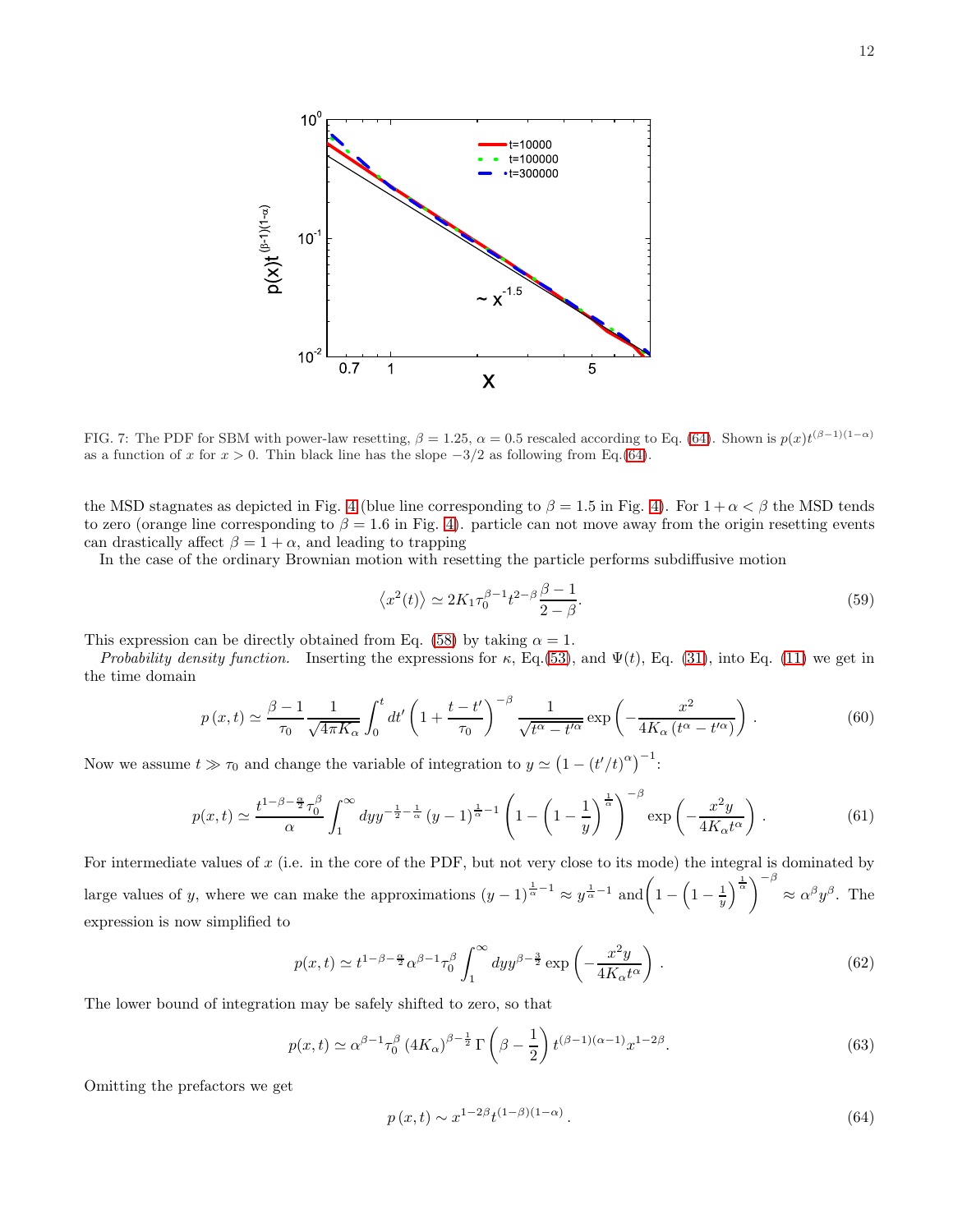The distribution can be put into a scaling form  $p(x,t) = t^{-\gamma} f(x/t^{\gamma})$  with  $f(z) = z^{1-2\beta}$ , so that  $\gamma = (\alpha - 1)/2$ . This scaling form is shown in Fig. [7.](#page-11-1) For ordinary Brownian motion with power-law resetting and  $\beta > 1$  the steady state  $p(x, t) \sim x^{1-2\beta}$  is recovered [\[23\]](#page-14-13).

Now we return to a balanced situation  $\beta = 1 + \alpha$  when the MSD stagnates, and see that the bulk of the distribution stays time-dependent: the stagnation of the MSD is due to the compensation effect between the narrowing central peak and growing tail, which is a quite peculiar situation to no extent representing a NESS.

At long times for parameter values  $\beta = 1.25$ ,  $\alpha = 0.5$  the PDF indeed follows the scaling predicted by Eq.[\(64\)](#page-11-0) and has an asymptotics  $p(x) \simeq x^{-3/2}$  as shown in Fig. [7.](#page-11-1)

 $\beta > 2$ 

Mean squared displacement. The MSD can be obtained similar to the previous case,  $1 < \beta < 2$ . Inserting Eq. [\(39\)](#page-7-4) into Eq. [\(6\)](#page-2-5), we get for the Laplace transform of the survival probability

$$
\tilde{\Psi}\left(s\right) \simeq \frac{\tau_0}{\beta - 1} - \frac{s\tau_0^2}{\left(\beta - 1\right)\left(\beta - 2\right)}\,. \tag{65}
$$

Now we can calculate the MSD using  $Eq.(54)$  $Eq.(54)$ . The final form of the MSD reads:

<span id="page-12-0"></span>
$$
\langle x^2(t) \rangle \simeq \frac{2\alpha K_\alpha \tau_0}{\beta - 2} t^{\alpha - 1}.
$$
\n(66)

This behavior resembles MSD for Poissonian resetting (Eq. [21\)](#page-3-3). Note that the exponent in time-dependence of MSD, Eq. [\(66\)](#page-12-0), ceases to depend on the exponent  $\beta$  of the waiting time distribution, the dependence on  $\beta$  stays only in the prefactor. A nice agreement with the numerical simulation, shown as magenta line corresponding to  $\beta = 2.5$  in Fig. [4](#page-8-0) is observed.

In the case of ordinary Brownian motion ( $\alpha = 1$ ) the MSD stagnates

$$
\langle x^2(t) \rangle \simeq \frac{2K_1 \tau_0}{\beta - 2} \,. \tag{67}
$$

Probability density function. The asymptotics for PDF has the same form, Eq. [\(64\)](#page-11-0), as for  $1 < \beta < 2$ .

#### V. CONCLUSIONS

In the present work we discussed the MSD and the PDF for particles performing scaled Brownian motion with time-dependent diffusion coefficient  $D(t) \sim t^{\alpha-1}$  under resetting in a non-renewal case, when the position of a particle is returned to the origin upon resetting, while the diffusion coefficient (changing with time) remains unaffected by the resetting events. The distribution of waiting times between two successive resetting events was either exponential  $\psi(t) \sim e^{-rt}$  or followed a power-law  $\psi(t) \sim t^{-1-\beta}$ . To the best of our knowledge, this is the first exhaustive study of a stochastic process which is not rejuvenated at a resetting event.

For  $\beta < 1$  the power-law exponent of MSD is not affected by resetting,  $\langle x^2 \rangle \simeq t^{\alpha}$ , but only changes the prefactor. For  $1 < \beta < 2$  the MSD scales as  $\langle x^2 \rangle \simeq t^{1+\alpha-\beta}$ , and the behavior of the system is determined by the interplay of the exponents  $\alpha$  and  $\beta$ , so that the particle's motion is either slowed down compared to the free SBM or completely suppressed. Interestingly enough, the compensated case when the MSD stagnates does not correspond to a stationary state, since the PDF still changes with time.

The cases of Poissonian resetting and of power-law resetting with  $\beta > 2$  show strong similarities in the behavior of the MSD: in both cases it scales as  $\langle x^2 \rangle \simeq t^{\alpha-1}$ . This means that such resetting always decreases the exponent of the MSD by unity, so that for  $\alpha > 2$  the initially superdiffusive motion remains superdiffusive, for  $1 < \alpha < 2$  superdiffusion tends to subdiffusion, and subdiffusive motion with  $\alpha < 1$  becomes completely suppressed: the particles get trapped in the vicinity of the starting point.

Since the SBM for  $0 < \alpha < 1$  shows the same aging properties of MSD as the CTRW, the very same behavior could be anticipated for resetting of CTRW provided the resetting events do not rejuvenate the waiting times.

The PDF of the particle's position for non-renewal resetting with exponential waiting time PDF is non-stationary but always shows simple two-sided exponential (Laplace) shape. In the case of power-law resetting waiting time PDF with very slow decay ( $\beta$  < 1/2) the PDF of positions does not show any universal scaling in the body and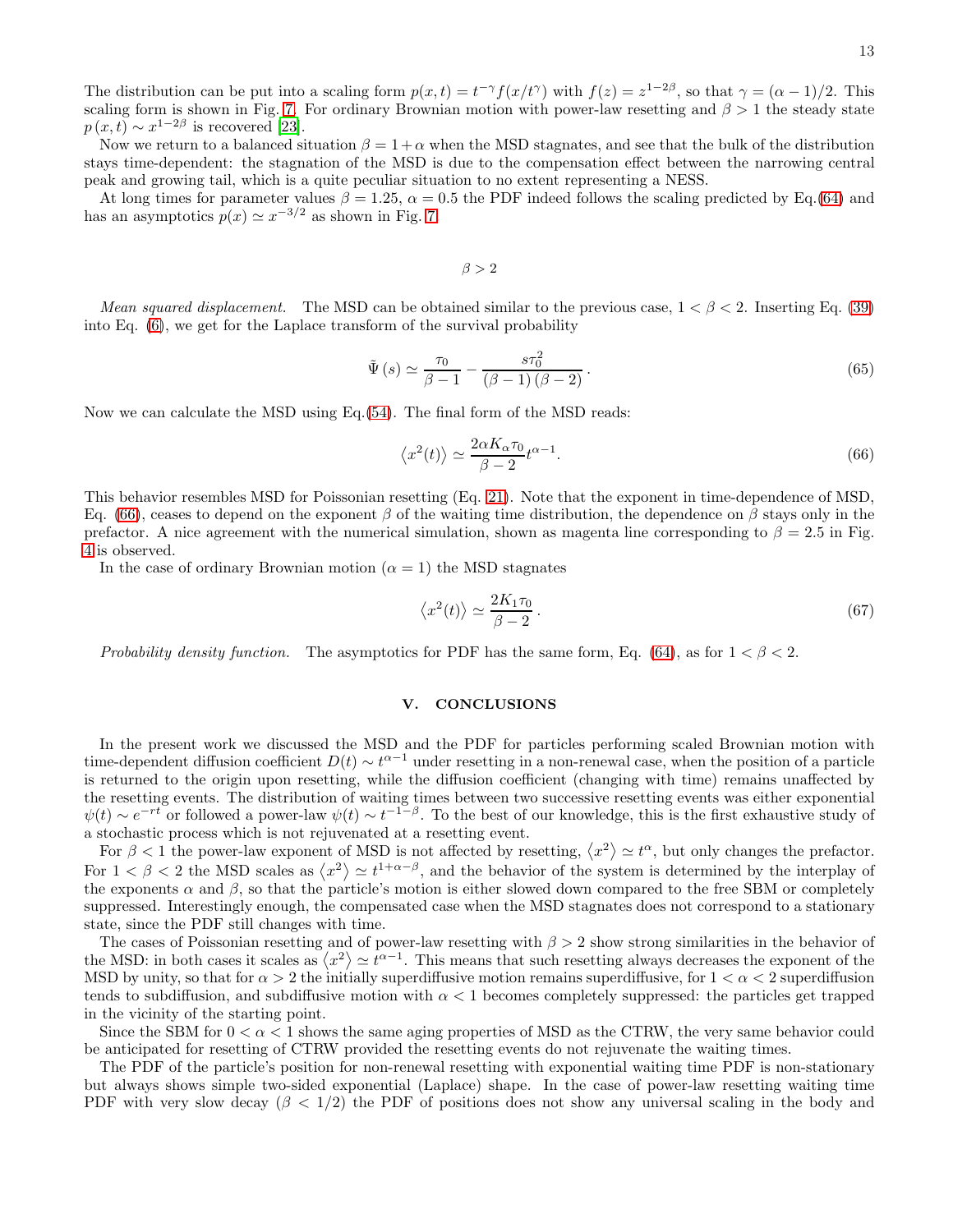TABLE I: Asymptotic behavior of the MSD and of the PDF in the intermediate domain of  $x$  for power-law resetting.

<span id="page-13-8"></span>

|                       | $0 < \beta < 1/2$                                                                                                                                                   | $1/2 < \beta < 1$ |                           |                     |
|-----------------------|---------------------------------------------------------------------------------------------------------------------------------------------------------------------|-------------------|---------------------------|---------------------|
| $MSD \sim t^{\alpha}$ |                                                                                                                                                                     | $\sim t^{\alpha}$ | $\sim t^{\alpha+1-\beta}$ | $\sim t^{\alpha-1}$ |
|                       | PDF flat top, Gaussian tail $  \sim t^{\alpha(\beta-1)}  x ^{1-2\beta}   \sim t^{(1-\beta)(1-\alpha)}  x ^{1-2\beta}   \sim t^{(1-\beta)(1-\alpha)}  x ^{1-2\beta}$ |                   |                           |                     |

possesses Gaussian tails. In all other cases it tends to universal forms which differ in their time-dependent prefactor for  $1/2 < \beta < 1$ , and for  $\beta > 1$ . The behavior of the MSD and of the PDF in the bulk is presented in Table [I.](#page-13-8)

These results should be confronted with the ones for the situation when the transport process is rejuvenated under resetting, and the whole process is a renewal one, as discussed in detail in the other work of these series, Ref. [\[57](#page-14-39)]. The behavior observed in such a renewal process significantly differs from the results discussed above. Here the behavior of the MSD is as follows: For exponential resetting and power-law resetting with  $\beta > 1 + \alpha$  the MSD at long times stagnates. For  $\beta < 1$  the time dependence of the MSD remains the same as in the case of free scaled Brownian motion, albeit with different prefactors. In the intermediate domain  $1 < \beta < 1 + \alpha$  we obtain  $\langle x^2 \rangle \sim t^{1+\alpha-\beta}$ , so that the behavior of the MSD is defined by the interplay of the parameters  $\alpha$  and  $\beta$ .

Turning to the behavior of the PDF we state that in the case of the exponential resetting the PDF tends to a steady state with stretched or squeezed exponential tail  $p(x,t) \simeq \exp\left(-\gamma |x|^{\frac{2}{\alpha+1}}\right)$ . For the power-law resetting with β > 1 the PDF also attains a time-independent form, now  $p(x,t) \sim x^{-1-\frac{2\beta}{\alpha}+\frac{2}{\alpha}}$ . We note that for β > 1 + α both the MSD and the PDF tend to the stationary state, while for  $1 < \beta < 1 + \alpha$  only the PDF in the bulk is stationary but the MSD grows continuously with time. For  $\beta < 1$  the behavior of the PDF depends on the relation between the exponents  $\beta$  and  $\alpha$ . For  $\beta > 1 - \alpha/2$  the x-dependence of the PDF for  $\sqrt{4K_{\alpha}\tau_0^{\alpha}} \ll |x| \ll \sqrt{4K_{\alpha}t^{\alpha}}$  is the same as in the previous case, but now the time-dependence also appears:  $p(x,t) \sim t^{\beta-1} |x|^{-1-\frac{2\beta}{\alpha}+\frac{2}{\alpha}}$ . For long times this intermediate domain covers practically the whole bulk of the distribution. For  $\beta < 1 - \alpha/2$  the PDF in the center of the distribution is flat, with a Gaussian tail at  $x \gg \sqrt{4K_{\alpha}t^{\alpha}}$ . The results for the MSD and the PDF are presented in the Table [II.](#page-13-9)

<span id="page-13-9"></span>TABLE II: MSD and PDF for the renewal power-law resetting

| $-\alpha/2$                                                                                                                                                                      | $1 - \alpha/2 < \beta < 1$ |                           |           |
|----------------------------------------------------------------------------------------------------------------------------------------------------------------------------------|----------------------------|---------------------------|-----------|
| $MSD \sim t^{\alpha}$                                                                                                                                                            | $\sim t^{\alpha}$          | $\sim t^{\alpha+1-\beta}$ | stagnates |
| PDF flat top, Gaussian tail $\left \sim t^{\beta-1} x ^{-1-2\beta/\alpha+2/\alpha}\right  \sim  x ^{-1-2\beta/\alpha+2/\alpha}\left \sim  x ^{-1-2\beta/\alpha+2/\alpha}\right $ |                            |                           |           |

The comparison of the results for renewal and non-renewal variants of the same process shows that erasing or retaining the memory in transport process is crucial for the features of the overall dynamics, which is the main physical consequence drawn in the present work. To the best of our knowledge, the SBM is the only process for which such a comparison was performed.

#### VI. ACKNOWLEDGEMENTS

AVC is indebted to D. Boyer for fruitful discussions which initiated this work, and acknowledges the financial support by the Deutsche Forschungsgemeinschaft within the project ME1535/6-1.

- <span id="page-13-1"></span>[2] S. C. Manrubia and D. H. Zanette, Phys. Rev. E 59, 4945 (1999).
- <span id="page-13-2"></span>[3] M. R. Evans and S. N. Majumdar, Phys. Rev. Lett. 106, 160601 (2011).
- <span id="page-13-3"></span>[4] L. Kus´mierz, S. N. Majumdar, S. Sabhapandit, and G. Schehr, Phys. Rev. Lett. 113, 220602 (2014).
- <span id="page-13-4"></span>[5] L. Kuśmierz, E. Gudowska-Nowak. Phys. Rev. E 92, 052127 (2015).
- <span id="page-13-5"></span>[6] S. N. Majumdar, S. Sabhapandit, and G. Schehr, Phys. Rev. E 91, 052131 (2015).
- <span id="page-13-6"></span>[7] M.R. Evans and S.N. Majumdar. J. Phys. A: Math. Theor. 47, 285001 (2014).
- <span id="page-13-7"></span>[8] C. Christou and A. Schadschneider, J. Phys. A: Math. Theor. 48, 285003 (2015).

<span id="page-13-0"></span><sup>[1]</sup> W. Gerstner and W. M. Kistler, *Spiking neuron models: Single neurons, populations, plasticity*, Cambridge Univ. Press, 2002